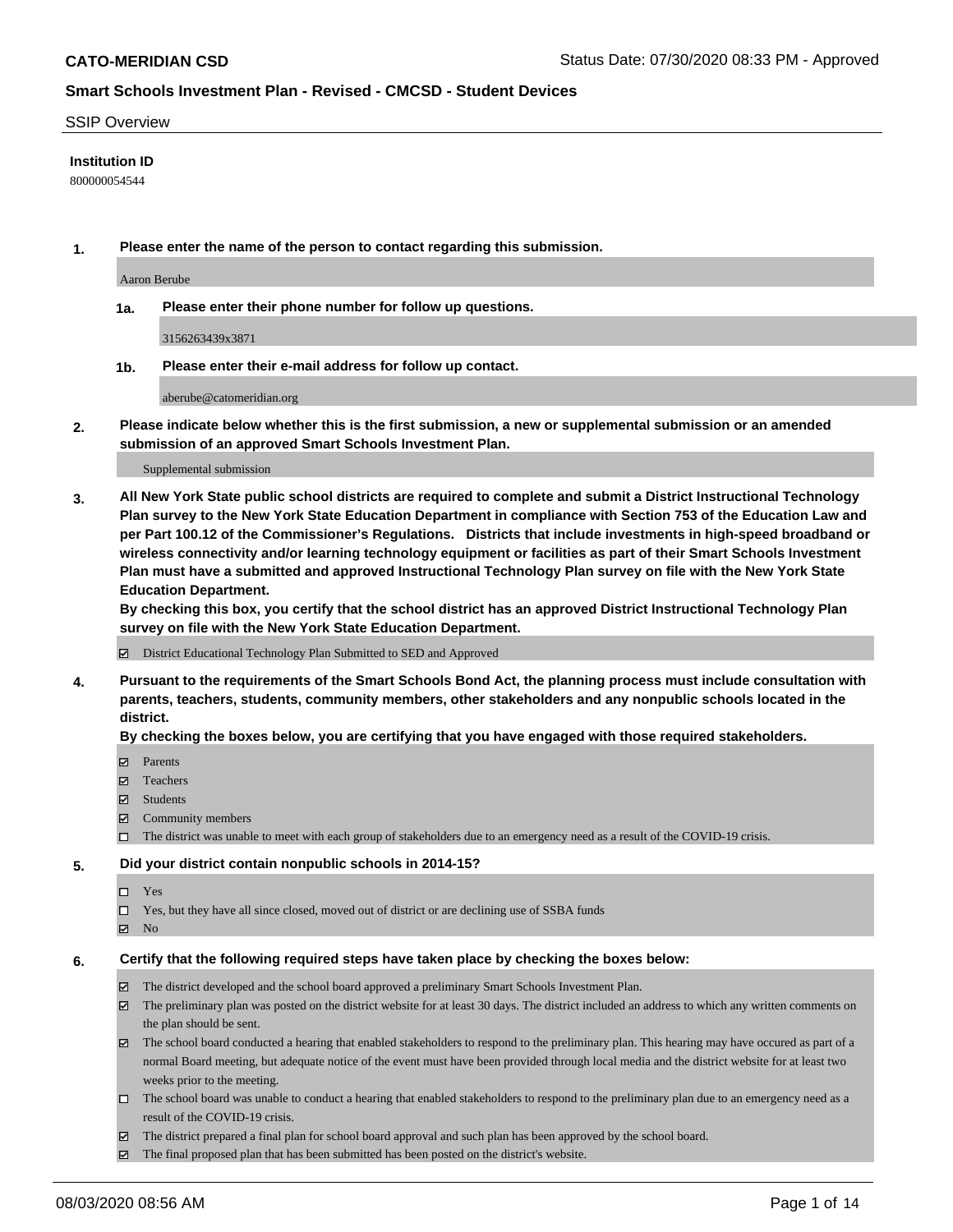SSIP Overview

**6a. Please upload the proposed Smart Schools Investment Plan (SSIP) that was posted on the district's website, along with any supporting materials. Note that this should be different than your recently submitted Educational Technology Survey. The Final SSIP, as approved by the School Board, should also be posted on the website and remain there during the course of the projects contained therein.**

Smart Schools plan - Student Devices.pdf

**6b. Enter the webpage address where the final Smart Schools Investment Plan is posted. The Plan should remain posted for the life of the included projects.**

https://drive.google.com/file/d/1fLtW6aui3JXmfN5HMc-rbwH6xw6w7BGV/view?usp=sharing

**7. Please enter an estimate of the total number of students and staff that will benefit from this Smart Schools Investment Plan based on the cumulative projects submitted to date.**

838

**8. An LEA/School District may partner with one or more other LEA/School Districts to form a consortium to pool Smart Schools Bond Act funds for a project that meets all other Smart School Bond Act requirements. Each school district participating in the consortium will need to file an approved Smart Schools Investment Plan for the project and submit a signed Memorandum of Understanding that sets forth the details of the consortium including the roles of each respective district.**

 $\Box$  The district plans to participate in a consortium to partner with other school district(s) to implement a Smart Schools project.

### **9. Please enter the name and 6-digit SED Code for each LEA/School District participating in the Consortium.**

| Partner LEA/District | <b>ISED BEDS Code</b> |
|----------------------|-----------------------|
| (No Response)        | (No Response)         |

## **10. Please upload a signed Memorandum of Understanding with all of the participating Consortium partners.**

(No Response)

## **11. Your district's Smart Schools Bond Act Allocation is:**

\$1,185,295

#### **12. Final 2014-15 BEDS Enrollment to calculate Nonpublic Sharing Requirement**

|            | Public Enrollment | Nonpublic Enrollment | Total Enrollment | I Nonpublic Percentage |
|------------|-------------------|----------------------|------------------|------------------------|
| Enrollment | 926               |                      | 926.00           | 0.00                   |

**13. This table compares each category budget total, as entered in that category's page, to the total expenditures listed in the category's expenditure table. Any discrepancies between the two must be resolved before submission.**

|                                          | Sub-Allocations | <b>Expenditure Totals</b> | <b>Difference</b> |
|------------------------------------------|-----------------|---------------------------|-------------------|
| <b>School Connectivity</b>               | 0.00            | 0.00                      | 0.00              |
| Connectivity Projects for<br>Communities | 0.00            | 0.00                      | 0.00              |
| Classroom Technology                     | 293,200.00      | 293,200.00                | 0.00              |
| Pre-Kindergarten Classrooms              | 0.00            | 0.00                      | 0.00              |
| Replace Transportable<br>Classrooms      | 0.00            | 0.00                      | 0.00              |
| High-Tech Security Features              | 0.00            | 0.00                      | 0.00              |
| Nonpublic Loan                           | 0.00            | 0.00                      | 0.00              |
| Totals:                                  |                 |                           |                   |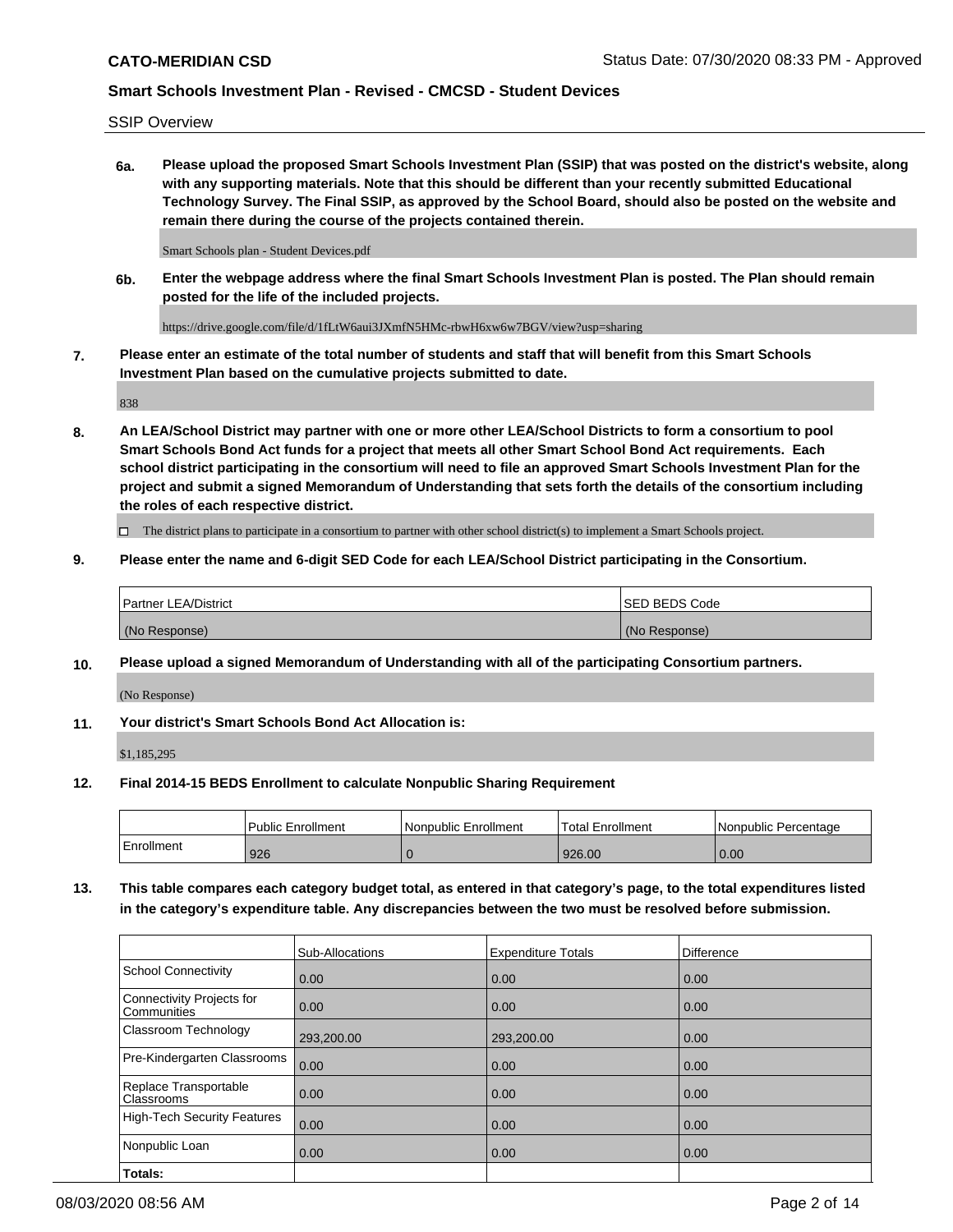SSIP Overview

| 293.200                | 293,200            | C          |
|------------------------|--------------------|------------|
| <b>Sub-Allocations</b> | Expenditure Totals | Difference |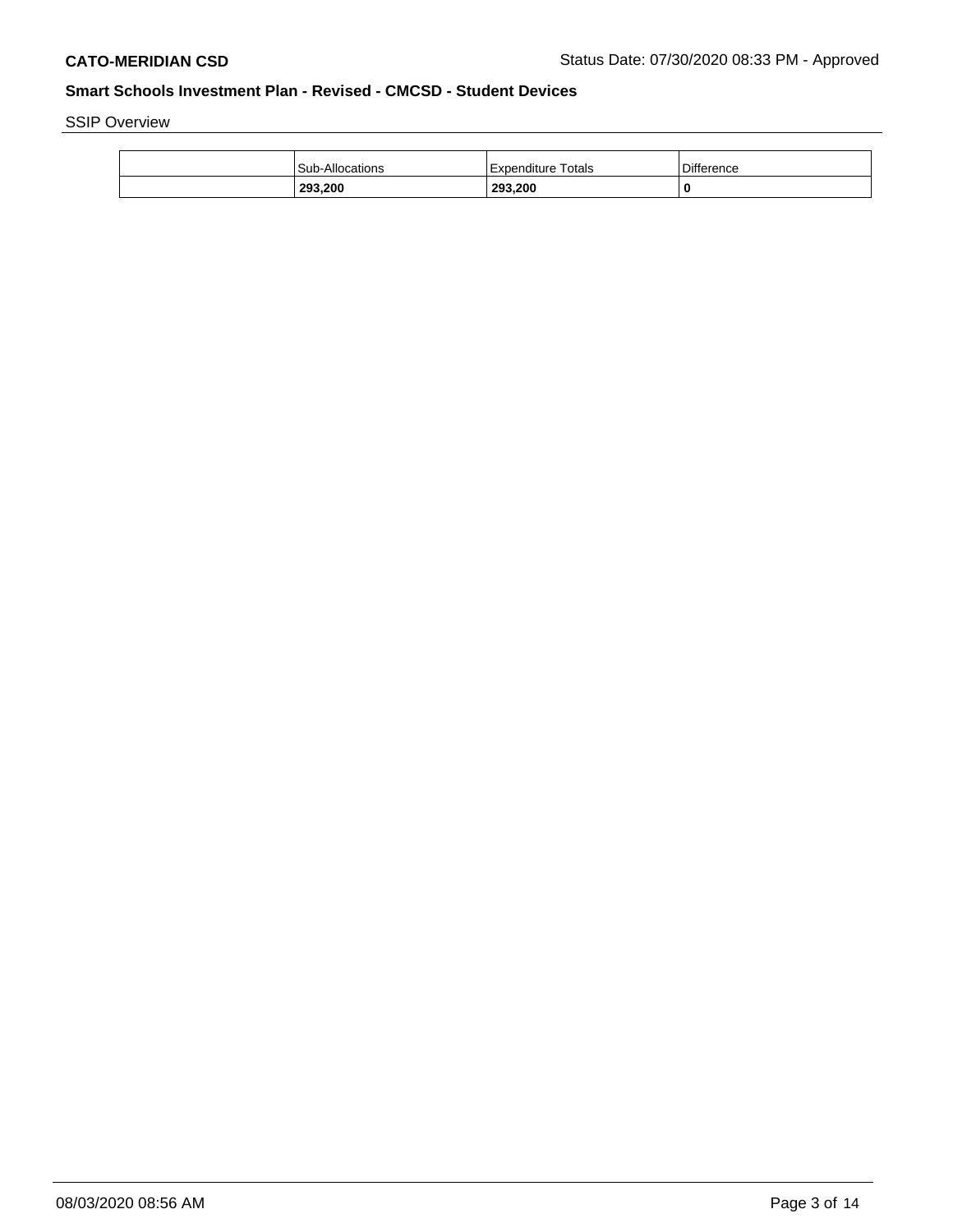School Connectivity

- **1. In order for students and faculty to receive the maximum benefit from the technology made available under the Smart Schools Bond Act, their school buildings must possess sufficient connectivity infrastructure to ensure that devices can be used during the school day. Smart Schools Investment Plans must demonstrate that:**
	- **• sufficient infrastructure that meets the Federal Communications Commission's 100 Mbps per 1,000 students standard currently exists in the buildings where new devices will be deployed, or**
	- **• is a planned use of a portion of Smart Schools Bond Act funds, or**
	- **• is under development through another funding source.**

**Smart Schools Bond Act funds used for technology infrastructure or classroom technology investments must increase the number of school buildings that meet or exceed the minimum speed standard of 100 Mbps per 1,000 students and staff within 12 months. This standard may be met on either a contracted 24/7 firm service or a "burstable" capability. If the standard is met under the burstable criteria, it must be:**

**1. Specifically codified in a service contract with a provider, and**

**2. Guaranteed to be available to all students and devices as needed, particularly during periods of high demand, such as computer-based testing (CBT) periods.**

**Please describe how your district already meets or is planning to meet this standard within 12 months of plan submission.**

(No Response)

**1a. If a district believes that it will be impossible to meet this standard within 12 months, it may apply for a waiver of this requirement, as described on the Smart Schools website. The waiver must be filed and approved by SED prior to submitting this survey.**

 $\Box$  By checking this box, you are certifying that the school district has an approved waiver of this requirement on file with the New York State Education Department.

**2. Connectivity Speed Calculator (Required). If the district currently meets the required speed, enter "Currently Met" in the last box: Expected Date When Required Speed Will be Met.**

|                  | l Number of     | Required Speed | Current Speed in | Expected Speed | Expected Date                        |
|------------------|-----------------|----------------|------------------|----------------|--------------------------------------|
|                  | <b>Students</b> | In Mbps        | <b>Mbps</b>      | to be Attained | When Required                        |
|                  |                 |                |                  |                | Within 12 Months 1Speed Will be Met1 |
| Calculated Speed | (No Response)   | 0.00           | (No Response)    | (No Response)  | l (No Response)                      |

**3. Describe how you intend to use Smart Schools Bond Act funds for high-speed broadband and/or wireless connectivity projects in school buildings.**

(No Response)

**4. Describe the linkage between the district's District Instructional Technology Plan and how the proposed projects will improve teaching and learning. (There should be a link between your response to this question and your responses to Question 1 in Section IV - NYSED Initiatives Alignment: "Explain how the district use of instructional technology will serve as a part of a comprehensive and sustained effort to support rigorous academic standards attainment and performance improvement for students."** 

**Your answer should also align with your answers to the questions in Section II - Strategic Technology Planning and the associated Action Steps in Section III - Action Plan.)**

(No Response)

**5. If the district wishes to have students and staff access the Internet from wireless devices within the school building, or in close proximity to it, it must first ensure that it has a robust Wi-Fi network in place that has sufficient bandwidth to meet user demand.**

**Please describe how you have quantified this demand and how you plan to meet this demand.**

(No Response)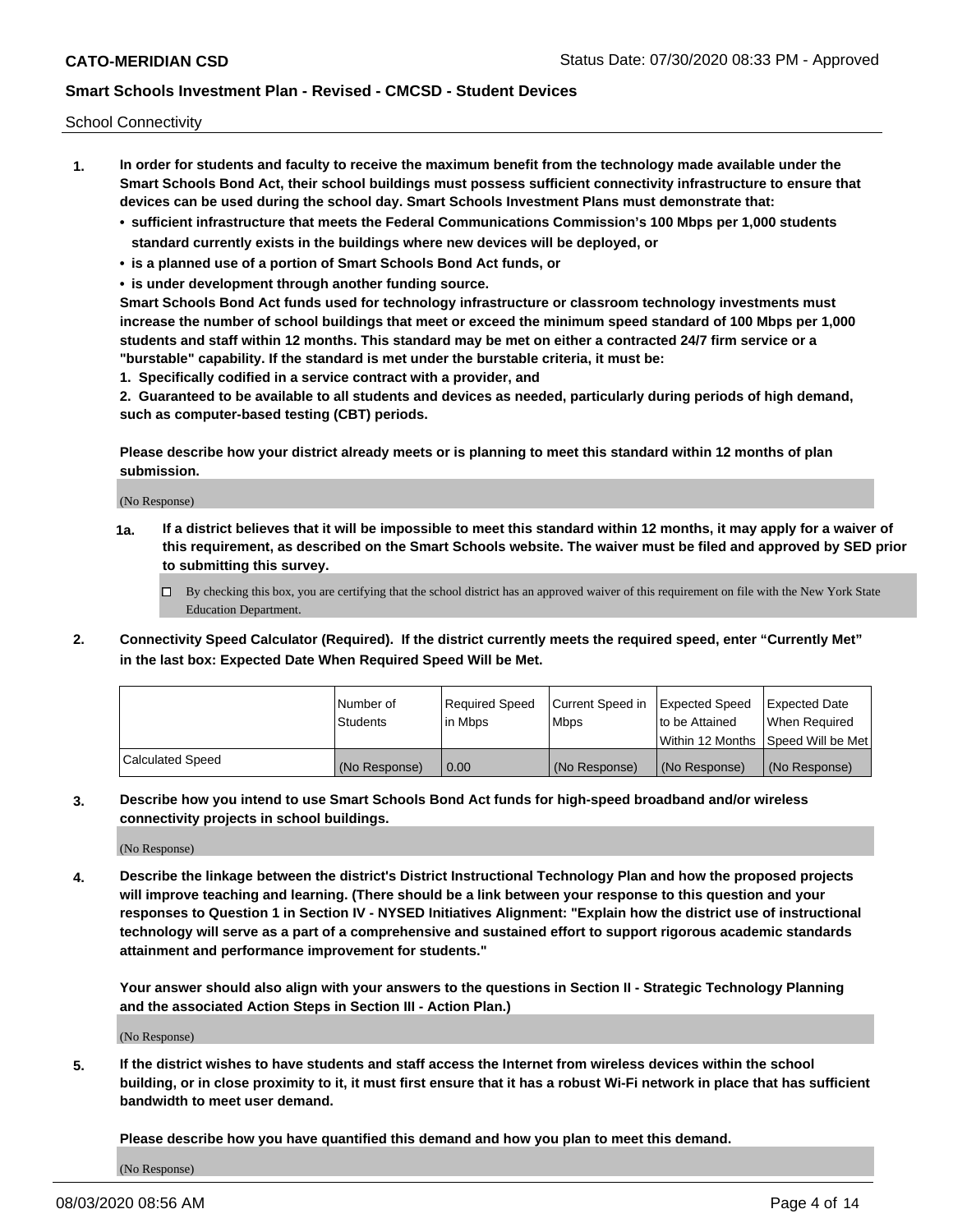School Connectivity

**6. Smart Schools plans with any expenditures in the School Connectivity category require a project number from the Office of Facilities Planning. Districts must submit an SSBA LOI and receive project numbers prior to submitting the SSIP. As indicated on the LOI, some projects may be eligible for a streamlined review and will not require a building permit.**

**Please indicate on a separate row each project number given to you by the Office of Facilities Planning.**

| Project Number |  |
|----------------|--|
| (No Response)  |  |

**7. Certain high-tech security and connectivity infrastructure projects may be eligible for an expedited review process as determined by the Office of Facilities Planning.**

### **Was your project deemed eligible for streamlined review?**

(No Response)

## **8. Include the name and license number of the architect or engineer of record.**

| Name          | License Number |
|---------------|----------------|
| (No Response) | (No Response)  |

### **9. Public Expenditures – Loanable (Counts toward the nonpublic loan calculation)**

| Select the allowable expenditure type.<br>Repeat to add another item under each type. | <b>PUBLIC</b> Items to be<br>l Purchased | Quantity         | l Cost Per Item  | <b>Total Cost</b> |
|---------------------------------------------------------------------------------------|------------------------------------------|------------------|------------------|-------------------|
| (No Response)                                                                         | (No Response)                            | (No<br>Response) | (No<br>Response) | 0.00              |
|                                                                                       |                                          | 0                | 0.00             |                   |

## **10. Public Expenditures – Non-Loanable (Does not count toward nonpublic loan calculation)**

| Select the allowable expenditure<br>type.<br>Repeat to add another item under<br>each type. | <b>PUBLIC</b> Items to be purchased | Quantity      | Cost per Item | <b>Total Cost</b> |
|---------------------------------------------------------------------------------------------|-------------------------------------|---------------|---------------|-------------------|
| (No Response)                                                                               | (No Response)                       | (No Response) | (No Response) | 0.00              |
|                                                                                             |                                     |               | 0.00          |                   |

#### **11. Final 2014-15 BEDS Enrollment to calculate Nonpublic Sharing Requirement (no changes allowed.)**

|            | Public Enrollment | Nonpublic Enrollment | Total Enrollment | l Nonpublic Percentage |
|------------|-------------------|----------------------|------------------|------------------------|
| Enrollment | 926               |                      | 926.00           | 0.00                   |

### **12. Total Public Budget - Loanable (Counts toward the nonpublic loan calculation)**

|                                                      | Public Allocations | <b>Estimated Nonpublic Loan</b><br>Amount | Estimated Total Sub-Allocations |
|------------------------------------------------------|--------------------|-------------------------------------------|---------------------------------|
| Network/Access Costs                                 | (No Response)      | 0.00                                      | 0.00                            |
| School Internal Connections and<br><b>Components</b> | (No Response)      | 0.00                                      | 0.00                            |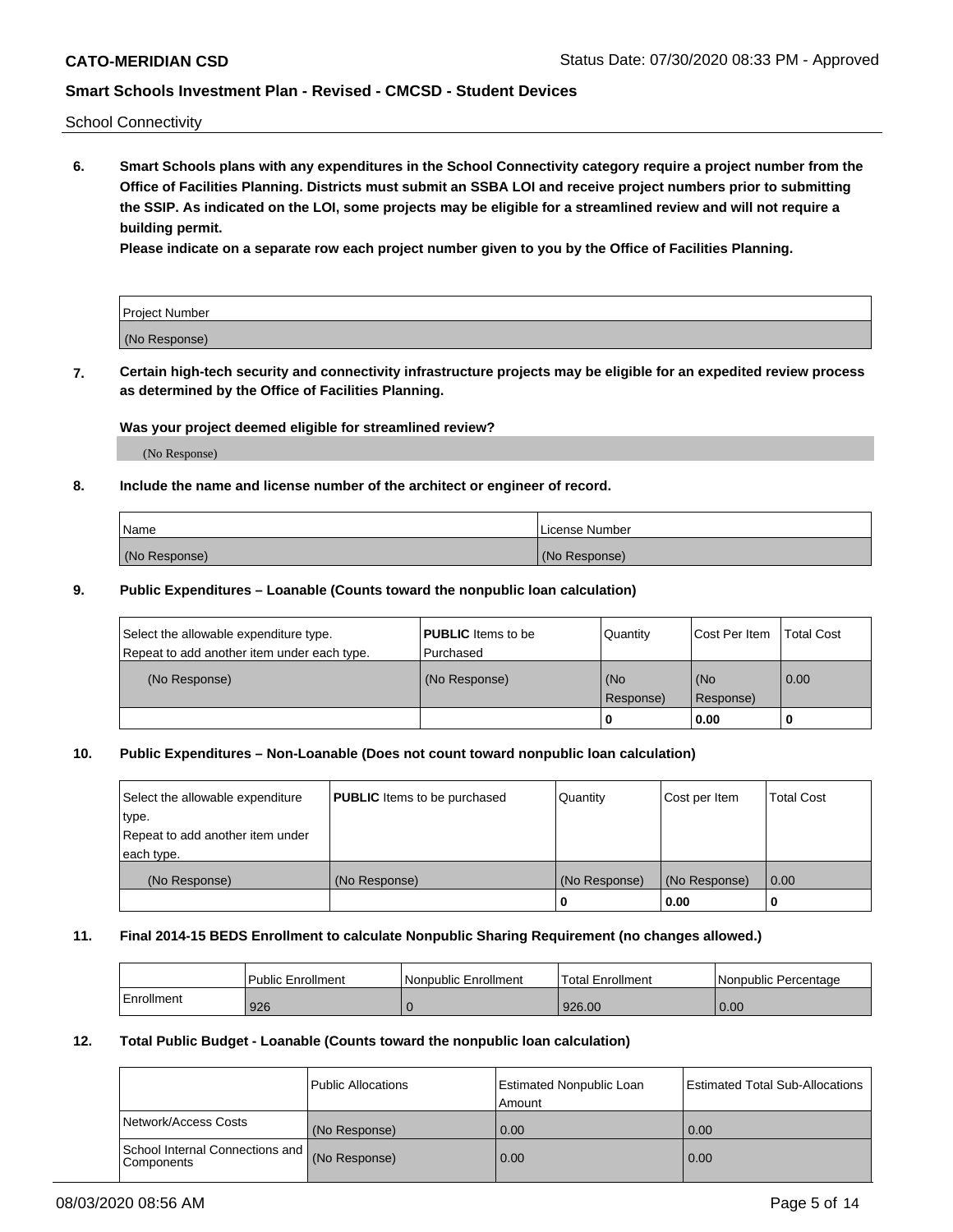School Connectivity

|         | Public Allocations | <b>Estimated Nonpublic Loan</b><br>l Amount | <b>Estimated Total Sub-Allocations</b> |
|---------|--------------------|---------------------------------------------|----------------------------------------|
| l Other | (No Response)      | 0.00                                        | 0.00                                   |
| Totals: | 0.00               | 0                                           |                                        |

# **13. Total Public Budget – Non-Loanable (Does not count toward the nonpublic loan calculation)**

|                                                   | Sub-<br>Allocation |
|---------------------------------------------------|--------------------|
| Network/Access Costs                              | (No Response)      |
| Outside Plant Costs                               | (No Response)      |
| <b>School Internal Connections and Components</b> | (No Response)      |
| Professional Services                             | (No Response)      |
| Testing                                           | (No Response)      |
| <b>Other Upfront Costs</b>                        | (No Response)      |
| <b>Other Costs</b>                                | (No Response)      |
| Totals:                                           | 0.00               |

# **14. School Connectivity Totals**

|                          | Total Sub-Allocations |
|--------------------------|-----------------------|
| Total Loanable Items     | 0.00                  |
| Total Non-Ioanable Items | 0.00                  |
| Totals:                  | 0                     |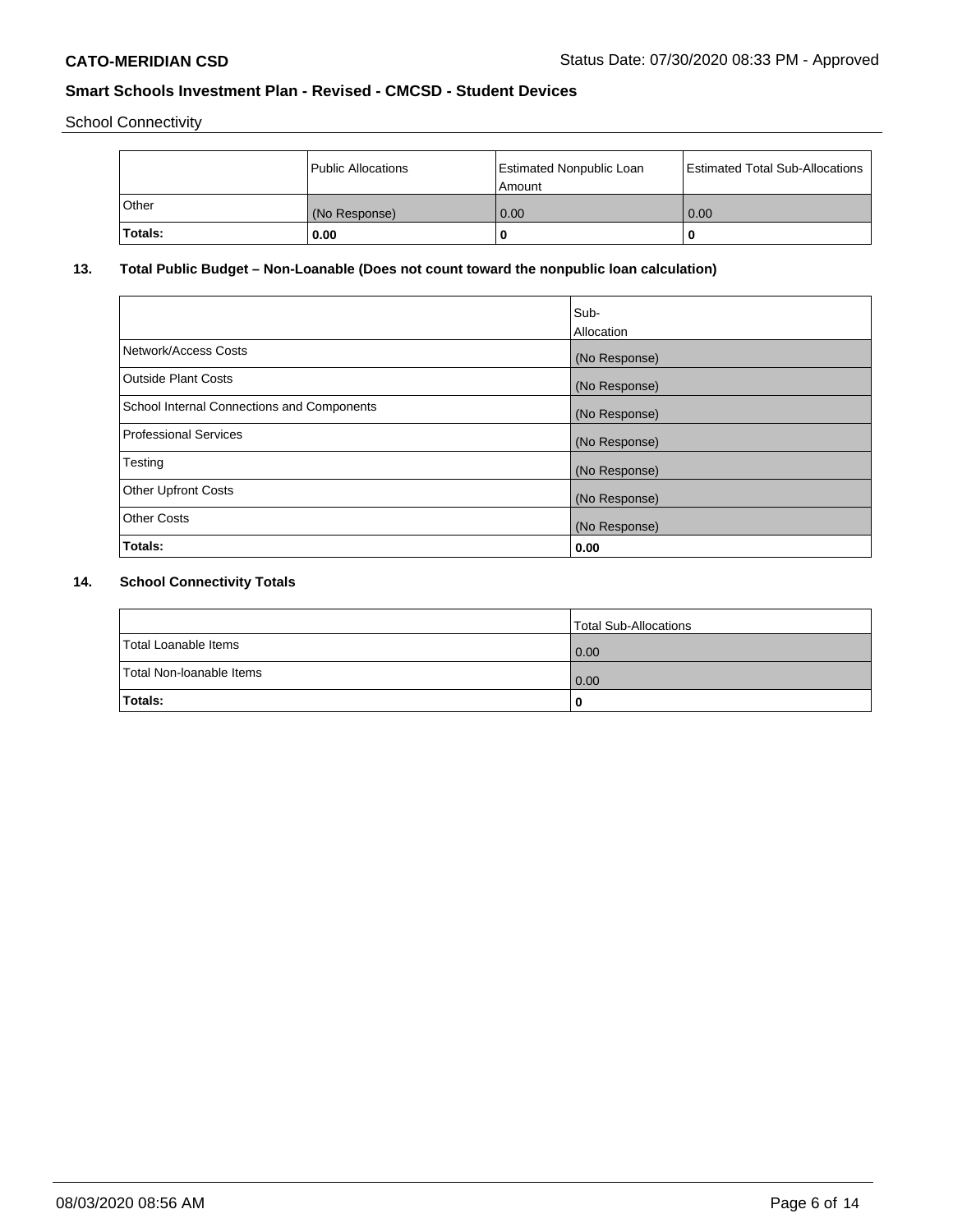Community Connectivity (Broadband and Wireless)

**1. Describe how you intend to use Smart Schools Bond Act funds for high-speed broadband and/or wireless connectivity projects in the community.**

(No Response)

**2. Please describe how the proposed project(s) will promote student achievement and increase student and/or staff access to the Internet in a manner that enhances student learning and/or instruction outside of the school day and/or school building.**

(No Response)

**3. Community connectivity projects must comply with all the necessary local building codes and regulations (building and related permits are not required prior to plan submission).**

 $\Box$  I certify that we will comply with all the necessary local building codes and regulations.

**4. Please describe the physical location of the proposed investment.**

(No Response)

**5. Please provide the initial list of partners participating in the Community Connectivity Broadband Project, along with their Federal Tax Identification (Employer Identification) number.**

| <b>Project Partners</b> | l Federal ID # |
|-------------------------|----------------|
| (No Response)           | (No Response)  |

**6. Please detail the type, quantity, per unit cost and total cost of the eligible items under each sub-category.**

| Select the allowable expenditure | Item to be purchased | Quantity      | Cost per Item | <b>Total Cost</b> |
|----------------------------------|----------------------|---------------|---------------|-------------------|
| type.                            |                      |               |               |                   |
| Repeat to add another item under |                      |               |               |                   |
| each type.                       |                      |               |               |                   |
| (No Response)                    | (No Response)        | (No Response) | (No Response) | 0.00              |
|                                  |                      | o             | 0.00          |                   |

**7. If you are submitting an allocation for Community Connectivity, complete this table.**

**Note that the calculated Total at the bottom of the table must equal the Total allocation for this category that you entered in the SSIP Overview overall budget.**

|                                    | Sub-Allocation |
|------------------------------------|----------------|
| Network/Access Costs               | (No Response)  |
| Outside Plant Costs                | (No Response)  |
| <b>Tower Costs</b>                 | (No Response)  |
| <b>Customer Premises Equipment</b> | (No Response)  |
| <b>Professional Services</b>       | (No Response)  |
| Testing                            | (No Response)  |
| <b>Other Upfront Costs</b>         | (No Response)  |
| <b>Other Costs</b>                 | (No Response)  |
| Totals:                            | 0.00           |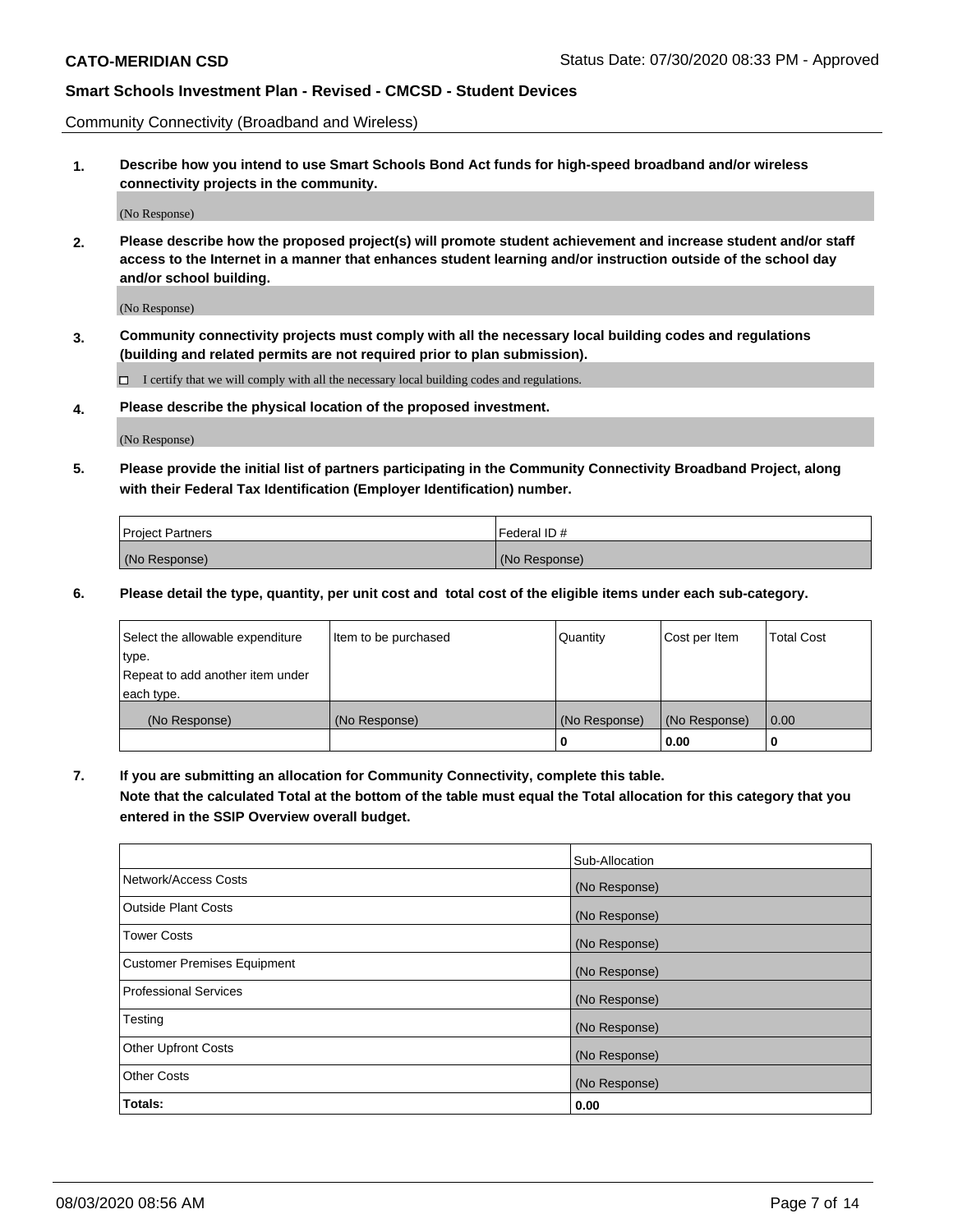### Classroom Learning Technology

**1. In order for students and faculty to receive the maximum benefit from the technology made available under the Smart Schools Bond Act, their school buildings must possess sufficient connectivity infrastructure to ensure that devices can be used during the school day. Smart Schools Investment Plans must demonstrate that sufficient infrastructure that meets the Federal Communications Commission's 100 Mbps per 1,000 students standard currently exists in the buildings where new devices will be deployed, or is a planned use of a portion of Smart Schools Bond Act funds, or is under development through another funding source. Smart Schools Bond Act funds used for technology infrastructure or classroom technology investments must increase the number of school buildings that meet or exceed the minimum speed standard of 100 Mbps per 1,000 students and staff within 12 months. This standard may be met on either a contracted 24/7 firm service or a "burstable" capability. If the standard is met under the burstable criteria, it must be:**

**1. Specifically codified in a service contract with a provider, and**

**2. Guaranteed to be available to all students and devices as needed, particularly during periods of high demand, such as computer-based testing (CBT) periods.**

**Please describe how your district already meets or is planning to meet this standard within 12 months of plan submission.**

Our school district currently has 300Mbps internet bandwidth through our supporting RIC. This exceeds the minimum required bandwidth.

- **1a. If a district believes that it will be impossible to meet this standard within 12 months, it may apply for a waiver of this requirement, as described on the Smart Schools website. The waiver must be filed and approved by SED prior to submitting this survey.**
	- By checking this box, you are certifying that the school district has an approved waiver of this requirement on file with the New York State Education Department.
- **2. Connectivity Speed Calculator (Required). If the district currently meets the required speed, enter "Currently Met" in the last box: Expected Date When Required Speed Will be Met.**

|                  | l Number of     | Required Speed | Current Speed in | Expected Speed     | Expected Date       |
|------------------|-----------------|----------------|------------------|--------------------|---------------------|
|                  | <b>Students</b> | l in Mbps      | <b>Mbps</b>      | Ito be Attained    | l When Reauired     |
|                  |                 |                |                  | l Within 12 Months | Speed Will be Met l |
| Calculated Speed | 963             | 96.30          | 300              | 300                | Currently Met       |

**3. If the district wishes to have students and staff access the Internet from wireless devices within the school building, or in close proximity to it, it must first ensure that it has a robust Wi-Fi network in place that has sufficient bandwidth to meet user demand.**

**Please describe how you have quantified this demand and how you plan to meet this demand.**

Our district has an adequate Wi-Fi network in place to support the existing wireless devices for staff and students as well as the additional devices outlined in this plan. The district is planning to leverage e-Rate funding in the near future to further expand on it's Wi-Fi network, upgrading to the newest available Wi-Fi infrustructure technologies.

**4. All New York State public school districts are required to complete and submit an Instructional Technology Plan survey to the New York State Education Department in compliance with Section 753 of the Education Law and per Part 100.12 of the Commissioner's Regulations.**

**Districts that include educational technology purchases as part of their Smart Schools Investment Plan must have a submitted and approved Instructional Technology Plan survey on file with the New York State Education Department.**

By checking this box, you are certifying that the school district has an approved Instructional Technology Plan survey on file with the New York State Education Department.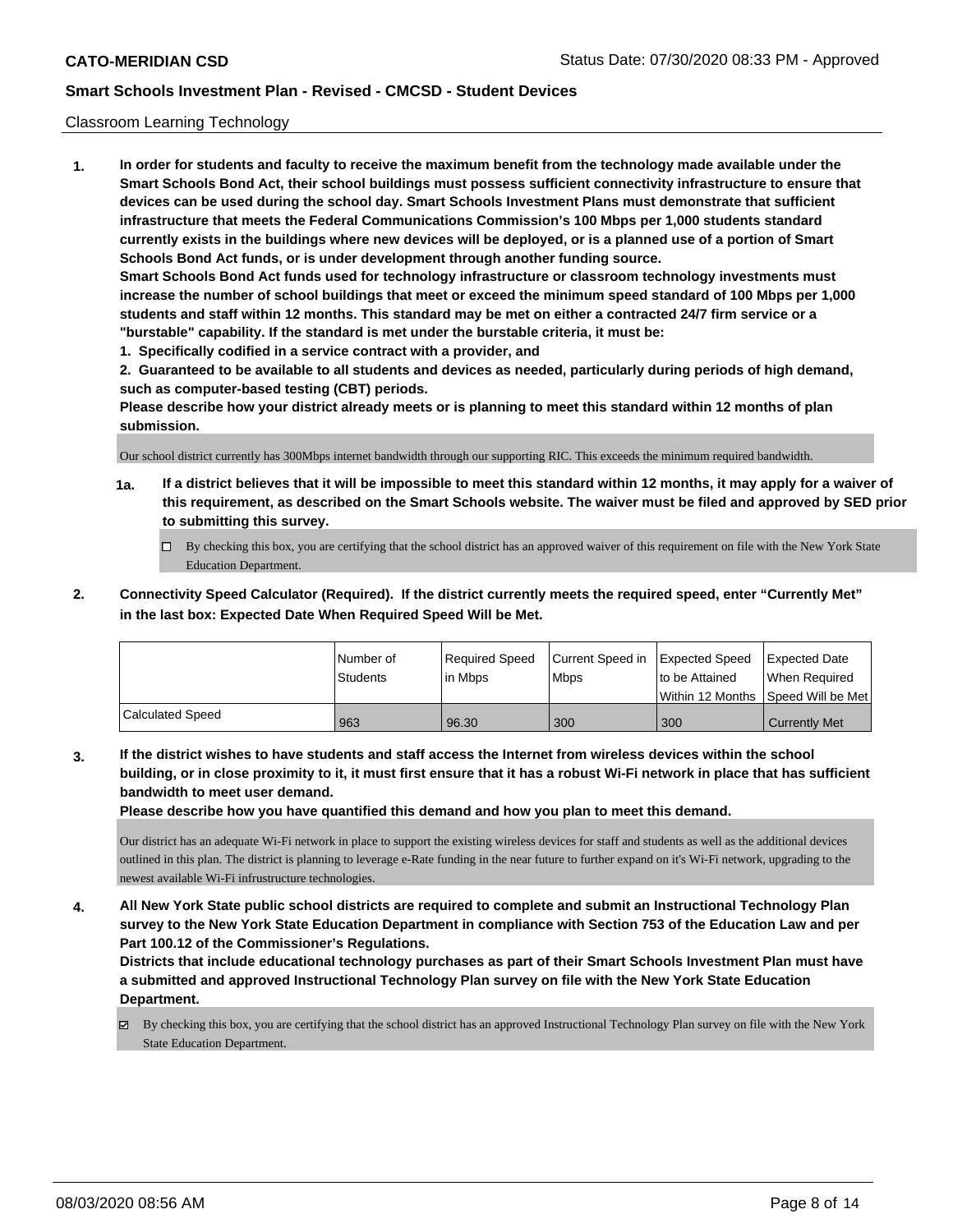### Classroom Learning Technology

**5. Describe the devices you intend to purchase and their compatibility with existing or planned platforms or systems. Specifically address the adequacy of each facility's electrical, HVAC and other infrastructure necessary to install and support the operation of the planned technology.**

Our plan is to provide 1:1 devices to all students in the district. We are planning to use Chromebooks for all students in grades 2 through 12. Apple iPads will be used in a 1:1 deployment for pre-K through 1st grade. The CMCSD has been using the Google Suite for Education since 2017 and the 1:1 deployment of Chromebooks and iPads will work seamlessly with that platform. Our teachers have had multiple professional development opportunities over the past several years to become proficient in this platform. All of our classrooms have adequate electrical wiring for charging of these devices.

- **6. Describe how the proposed technology purchases will:**
	- **> enhance differentiated instruction;**
	- **> expand student learning inside and outside the classroom;**
	- **> benefit students with disabilities and English language learners; and**
	- **> contribute to the reduction of other learning gaps that have been identified within the district.**

**The expectation is that districts will place a priority on addressing the needs of students who struggle to succeed in a rigorous curriculum. Responses in this section should specifically address this concern and align with the district's Instructional Technology Plan (in particular Question 2 of E. Curriculum and Instruction: "Does the district's instructional technology plan address the needs of students with disabilities to ensure equitable access to instruction, materials and assessments?" and Question 3 of the same section: "Does the district's instructional technology plan address the provision of assistive technology specifically for students with disabilities to ensure access to and participation in the general curriculum?")**

**In addition, describe how the district ensures equitable access to instruction, materials and assessments and participation in the general curriculum for both SWD and English Language Learners/Multilingual Learners (ELL/MLL) students.**

Chromebooks and iPads have a number of accessibility features built in to the Chrome OS to benefit students with disabilities and ENL students. These tools allow for a number of tactile options as well as auditory enhancements (text to speech, text read, text translation, text magnifier) to accommodate students with disabilities and those that are English language learners. A 1:1 enviornment with Chromebooks and iPads, coupled with an interactive surface(already existing in every classroom), allows teachers to monitor the group as a whole when required while allowing individual groups to fulfill curriculum directives on their own. This approach promotes independent and group learning simultaneously. The benefits of a 1:1 initiativein the district should yieldimmediate results. Inside the classroom, students willprovided with a Chromebook laptop or iPad to carry out curriculum tasks disseminated by their instructor electronically. The teacher will be ableto maximize his or her time developing lessons, challenges, and homework assignments available anytime/anywhere in the Google cloud. To further enhance the 1:1 initiative, students will be allowed to bring a Chromebook home to continue their studies and homework assignments. Chromebooks contain onboard storage that allows students to reach their objectives in the absence of broadband connectivity. By leveraging, a number of monitoring tools that work in conjunction with Google for Education the teacher has the ability to access any number of live dashboard streams that provide information related to activities for any individual student. As the teacher moves through a daily learning plan, they are provided with statistics to determine which students, if any, are struggling with a particular concept. This information is gathered through group monitoring tools along with snapshot quizzes to ensure all students have an understanding of the topic at hand. These tools also allow for anonymous communication between student and teacher providing a conduit to ask questions otherwise unspoken.

**7. Where appropriate, describe how the proposed technology purchases will enhance ongoing communication with parents and other stakeholders and help the district facilitate technology-based regional partnerships, including distance learning and other efforts.**

The technology planning for Cato-Meridian CSDleverages technology that facilitates an all-inclusive environment andincludes anyone with a vested interest. Teachers, students, parents, administrators, and other district stakeholders benefit from digitized content previously distributed manually. While the foundation for this technology is currently in place, this phase of the Smart Schools Investment Plan provides access to a greater number of students and classrooms. Parents have a pathway to gain access to their student's lessons on the very day that lesson is delivered. Teachers have the ability to communicate with parents through classroom technology via e-mail as well as a number of parent portals. Cato-Merdian CSDhas transitioned away from legacy student management systems in favor of feature-rich portals provided by SchoolTool. Additionally, parents are provided access to their students Google classroom account to review homework and review teacher comments where applicable. (Applies to Teachers using Google Classroom or equivalent) The use of 1:1 technology lends itself to regional district partnerships providing aggregate resources to streamline the delivery of education to any or all instructional spaces.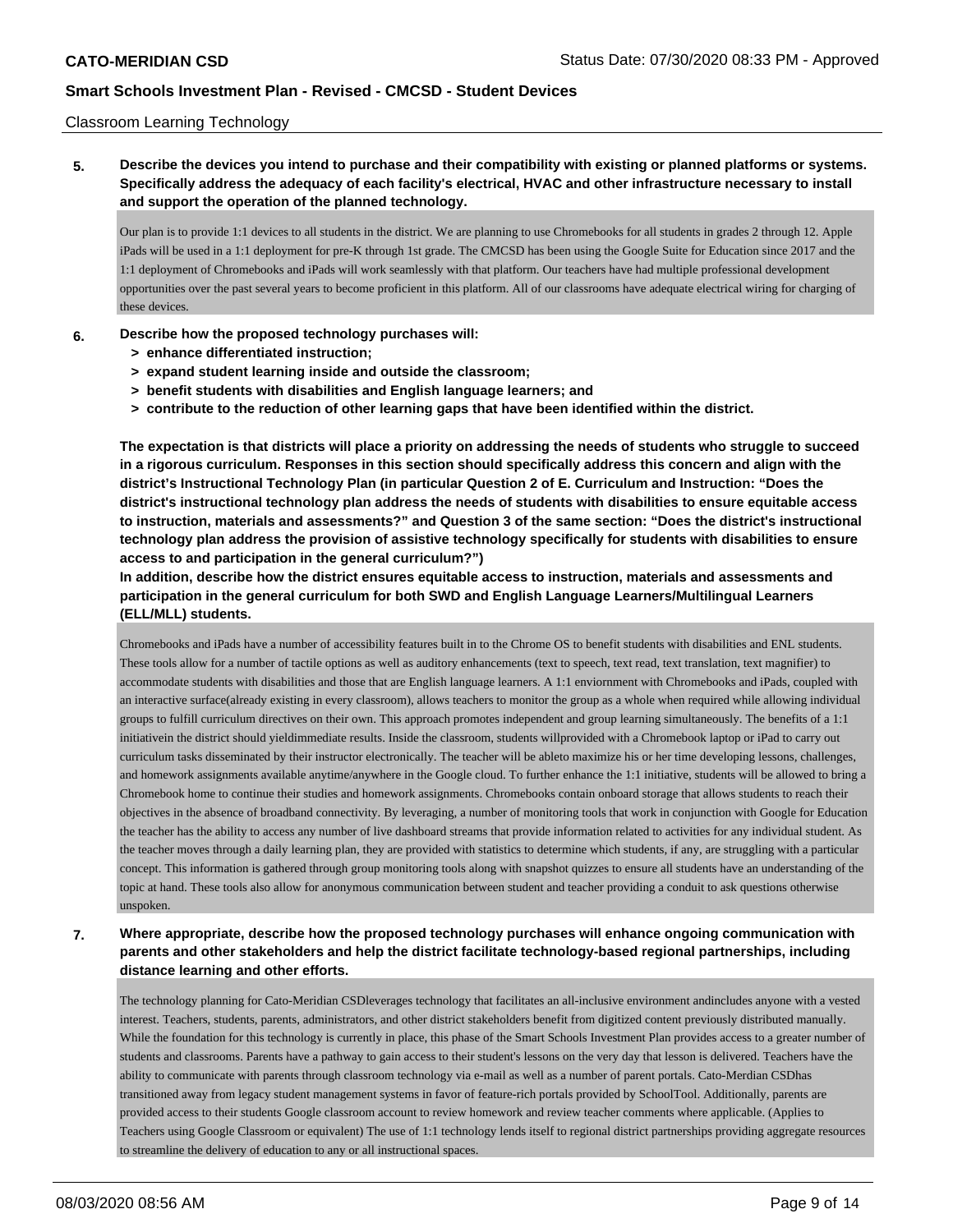### Classroom Learning Technology

**8. Describe the district's plan to provide professional development to ensure that administrators, teachers and staff can employ the technology purchased to enhance instruction successfully.**

**Note: This response should be aligned and expanded upon in accordance with your district's response to Question 1 of F. Professional Development of your Instructional Technology Plan: "Please provide a summary of professional development offered to teachers and staff, for the time period covered by this plan, to support technology to enhance teaching and learning. Please include topics, audience and method of delivery within your summary."**

Cato-Meridian CSD recognizes the implementation of technology must go hand in hand with Professional Development. The district maintains a relationship with Cayuga-Onondaga BOCES and OCM BOCES for ongoing training with the Google Suite for Education platform. The district also utilizes peer to peer trainings among teachers on staff development days in the form of small group workshops. Classroom specific technology workshops presented by the technology staffduring conference days, faculty meetings, afterschool, and summer hours are also leveraged. The district also uses online training videos related to corresponding technology present in the classroom (Available at all times to K-12 faculty).

- **9. Districts must contact one of the SUNY/CUNY teacher preparation programs listed on the document on the left side of the page that supplies the largest number of the district's new teachers to request advice on innovative uses and best practices at the intersection of pedagogy and educational technology.**
	- By checking this box, you certify that you have contacted the SUNY/CUNY teacher preparation program that supplies the largest number of your new teachers to request advice on these issues.

#### **9a. Please enter the name of the SUNY or CUNY Institution that you contacted.**

SUNY Oswego

**9b. Enter the primary Institution phone number.**

315.312.2102

**9c. Enter the name of the contact person with whom you consulted and/or will be collaborating with on innovative uses of technology and best practices.**

Dr. Pamela Michel - Dean, School of Education

**10. To ensure the sustainability of technology purchases made with Smart Schools funds, districts must demonstrate a long-term plan to maintain and replace technology purchases supported by Smart Schools Bond Act funds. This sustainability plan shall demonstrate a district's capacity to support recurring costs of use that are ineligible for Smart Schools Bond Act funding such as device maintenance, technical support, Internet and wireless fees, maintenance of hotspots, staff professional development, building maintenance and the replacement of incidental items. Further, such a sustainability plan shall include a long-term plan for the replacement of purchased devices and equipment at the end of their useful life with other funding sources.**

 $\boxtimes$  By checking this box, you certify that the district has a sustainability plan as described above.

**11. Districts must ensure that devices purchased with Smart Schools Bond funds will be distributed, prepared for use, maintained and supported appropriately. Districts must maintain detailed device inventories in accordance with generally accepted accounting principles.**

By checking this box, you certify that the district has a distribution and inventory management plan and system in place.

**12. Please detail the type, quantity, per unit cost and total cost of the eligible items under each sub-category.**

| Select the allowable expenditure | Iltem to be Purchased | Quantity | Cost per Item | <b>Total Cost</b> |
|----------------------------------|-----------------------|----------|---------------|-------------------|
| type.                            |                       |          |               |                   |
| Repeat to add another item under |                       |          |               |                   |
| each type.                       |                       |          |               |                   |
| <b>Laptop Computers</b>          | Chromebook w/license  | 600      | 350.00        | 210,000.00        |
| <b>Tablet Computers</b>          | Apple iPad            | 120      | 294.00        | 35,280.00         |
|                                  |                       |          |               |                   |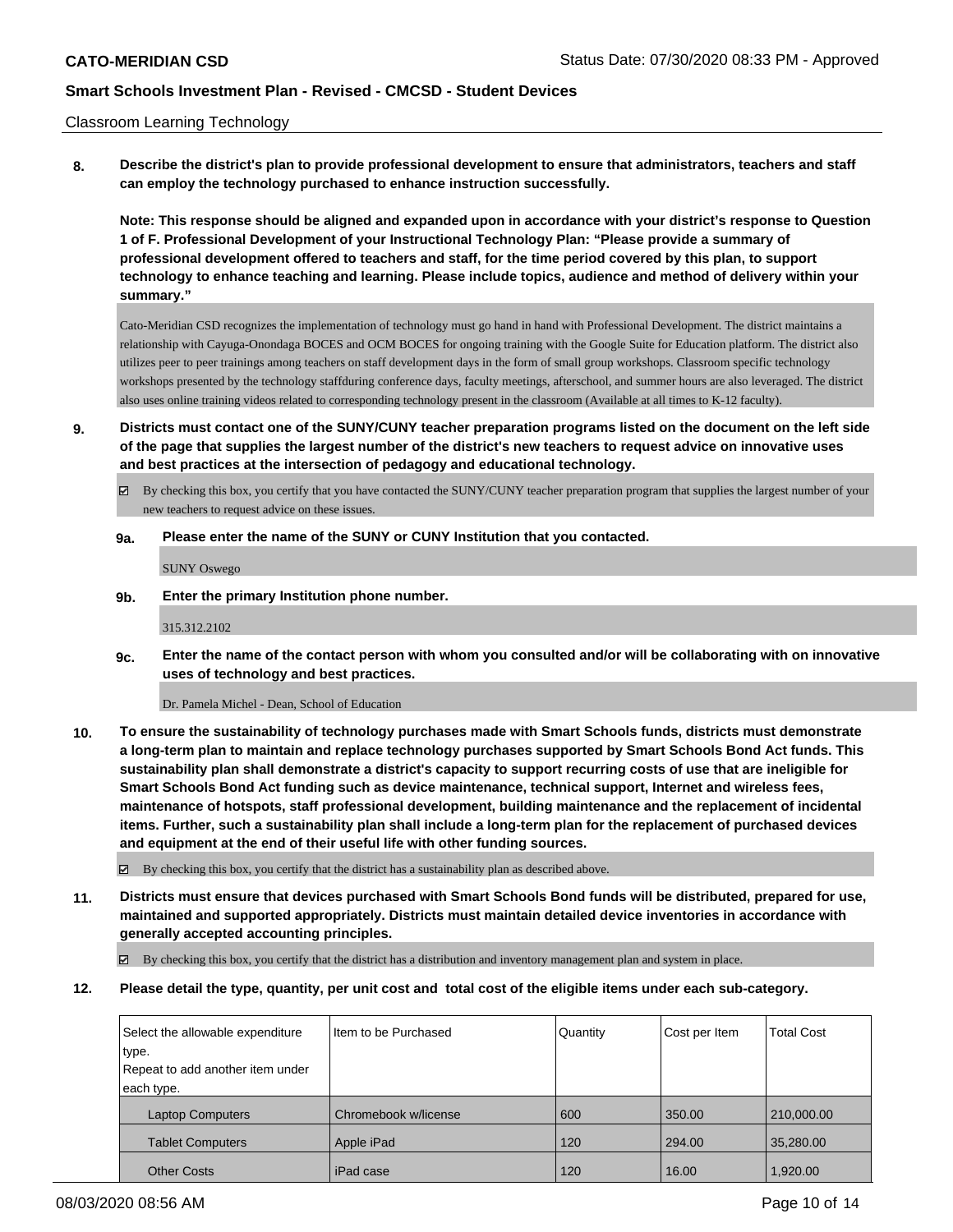# Classroom Learning Technology

| Select the allowable expenditure | I Item to be Purchased      | Quantity | Cost per Item | <b>Total Cost</b> |
|----------------------------------|-----------------------------|----------|---------------|-------------------|
| type.                            |                             |          |               |                   |
| Repeat to add another item under |                             |          |               |                   |
| each type.                       |                             |          |               |                   |
| <b>Other Costs</b>               | <b>Chromebook Case</b>      | 600      | 35.00         | 21,000.00         |
| <b>Other Costs</b>               | <b>Charging Station</b>     | 40       | 325.00        | 13,000.00         |
| <b>Other Costs</b>               | Charging cords for stations | 480      | 25.00         | 12,000.00         |
|                                  |                             | 1,960    | 1,045.00      | 293,200           |

# **13. Final 2014-15 BEDS Enrollment to calculate Nonpublic Sharing Requirement (no changes allowed.)**

|            | l Public Enrollment | l Nonpublic Enrollment | <b>Total Enrollment</b> | l Nonpublic<br>l Percentage |
|------------|---------------------|------------------------|-------------------------|-----------------------------|
| Enrollment | 926                 |                        | 926.00                  | 0.00                        |

## **14. If you are submitting an allocation for Classroom Learning Technology complete this table.**

|                          | Public School Sub-Allocation | <b>Estimated Nonpublic Loan</b><br>Amount<br>(Based on Percentage Above) | Estimated Total Public and<br>Nonpublic Sub-Allocation |
|--------------------------|------------------------------|--------------------------------------------------------------------------|--------------------------------------------------------|
| Interactive Whiteboards  | (No Response)                | 0.00                                                                     | 0.00                                                   |
| <b>Computer Servers</b>  | (No Response)                | 0.00                                                                     | 0.00                                                   |
| <b>Desktop Computers</b> | (No Response)                | 0.00                                                                     | 0.00                                                   |
| <b>Laptop Computers</b>  | 210,000.00                   | 0.00                                                                     | 210,000.00                                             |
| <b>Tablet Computers</b>  | 35,280.00                    | 0.00                                                                     | 35.280.00                                              |
| <b>Other Costs</b>       | 47,920.00                    | 0.00                                                                     | 47.920.00                                              |
| Totals:                  | 293,200.00                   | 0                                                                        | 293,200                                                |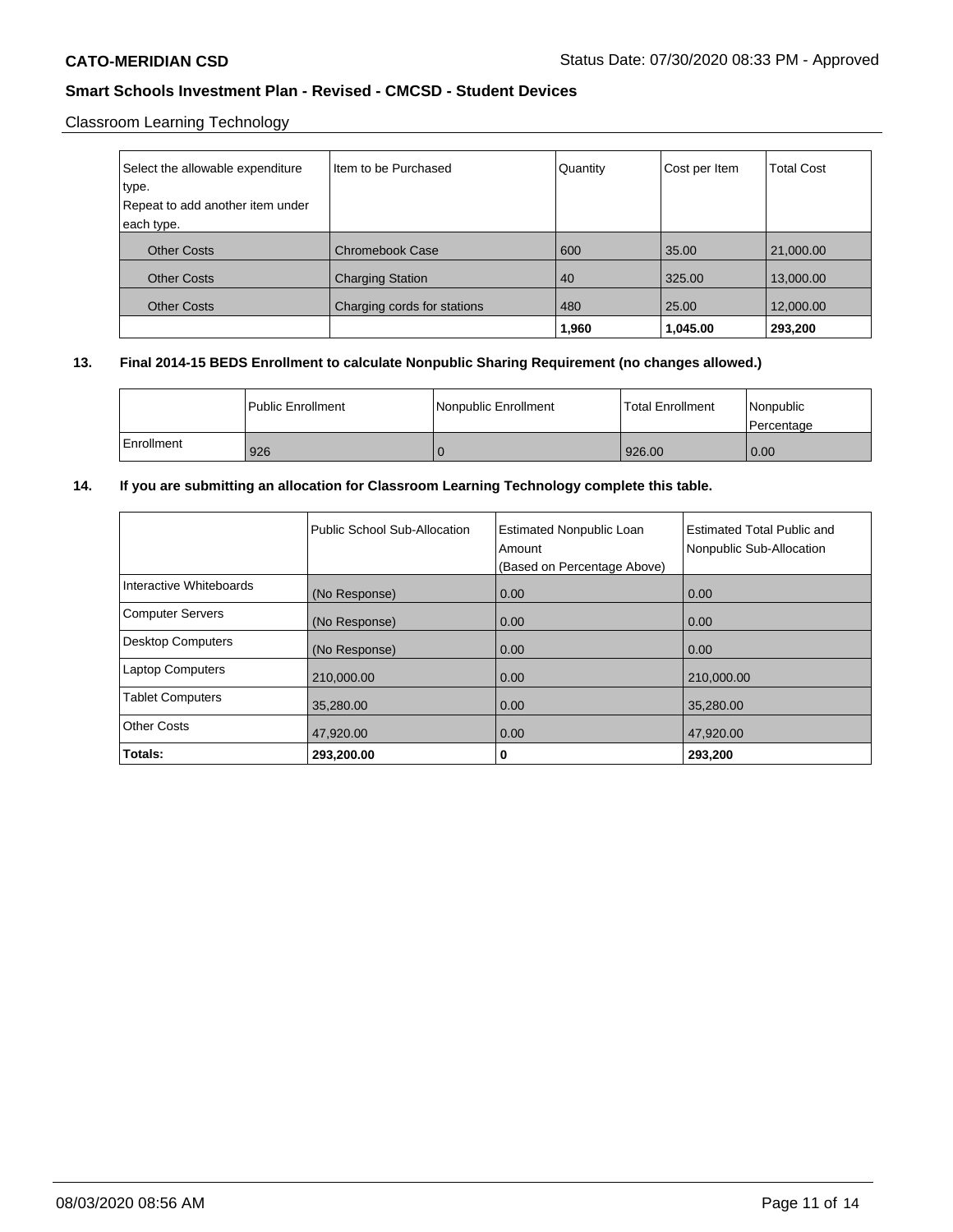### Pre-Kindergarten Classrooms

**1. Provide information regarding how and where the district is currently serving pre-kindergarten students and justify the need for additional space with enrollment projections over 3 years.**

(No Response)

- **2. Describe the district's plan to construct, enhance or modernize education facilities to accommodate prekindergarten programs. Such plans must include:**
	- **Specific descriptions of what the district intends to do to each space;**
	- **An affirmation that new pre-kindergarten classrooms will contain a minimum of 900 square feet per classroom;**
	- **The number of classrooms involved;**
	- **The approximate construction costs per classroom; and**
	- **Confirmation that the space is district-owned or has a long-term lease that exceeds the probable useful life of the improvements.**

(No Response)

**3. Smart Schools Bond Act funds may only be used for capital construction costs. Describe the type and amount of additional funds that will be required to support ineligible ongoing costs (e.g. instruction, supplies) associated with any additional pre-kindergarten classrooms that the district plans to add.**

(No Response)

**4. All plans and specifications for the erection, repair, enlargement or remodeling of school buildings in any public school district in the State must be reviewed and approved by the Commissioner. Districts that plan capital projects using their Smart Schools Bond Act funds will undergo a Preliminary Review Process by the Office of Facilities Planning.**

**Please indicate on a separate row each project number given to you by the Office of Facilities Planning.**

| Project Number |  |
|----------------|--|
| (No Response)  |  |
|                |  |

**5. Please detail the type, quantity, per unit cost and total cost of the eligible items under each sub-category.**

| Select the allowable expenditure | Item to be purchased | Quantity      | Cost per Item | <b>Total Cost</b> |
|----------------------------------|----------------------|---------------|---------------|-------------------|
| type.                            |                      |               |               |                   |
| Repeat to add another item under |                      |               |               |                   |
| each type.                       |                      |               |               |                   |
| (No Response)                    | (No Response)        | (No Response) | (No Response) | 0.00              |
|                                  |                      | U             | 0.00          |                   |

**6. If you have made an allocation for Pre-Kindergarten Classrooms, complete this table. Note that the calculated Total at the bottom of the table must equal the Total allocation for this category that you entered in the SSIP Overview overall budget.**

| Totals:                                  | 0.00           |
|------------------------------------------|----------------|
| <b>Other Costs</b>                       | (No Response)  |
| Enhance/Modernize Educational Facilities | (No Response)  |
| Construct Pre-K Classrooms               | (No Response)  |
|                                          | Sub-Allocation |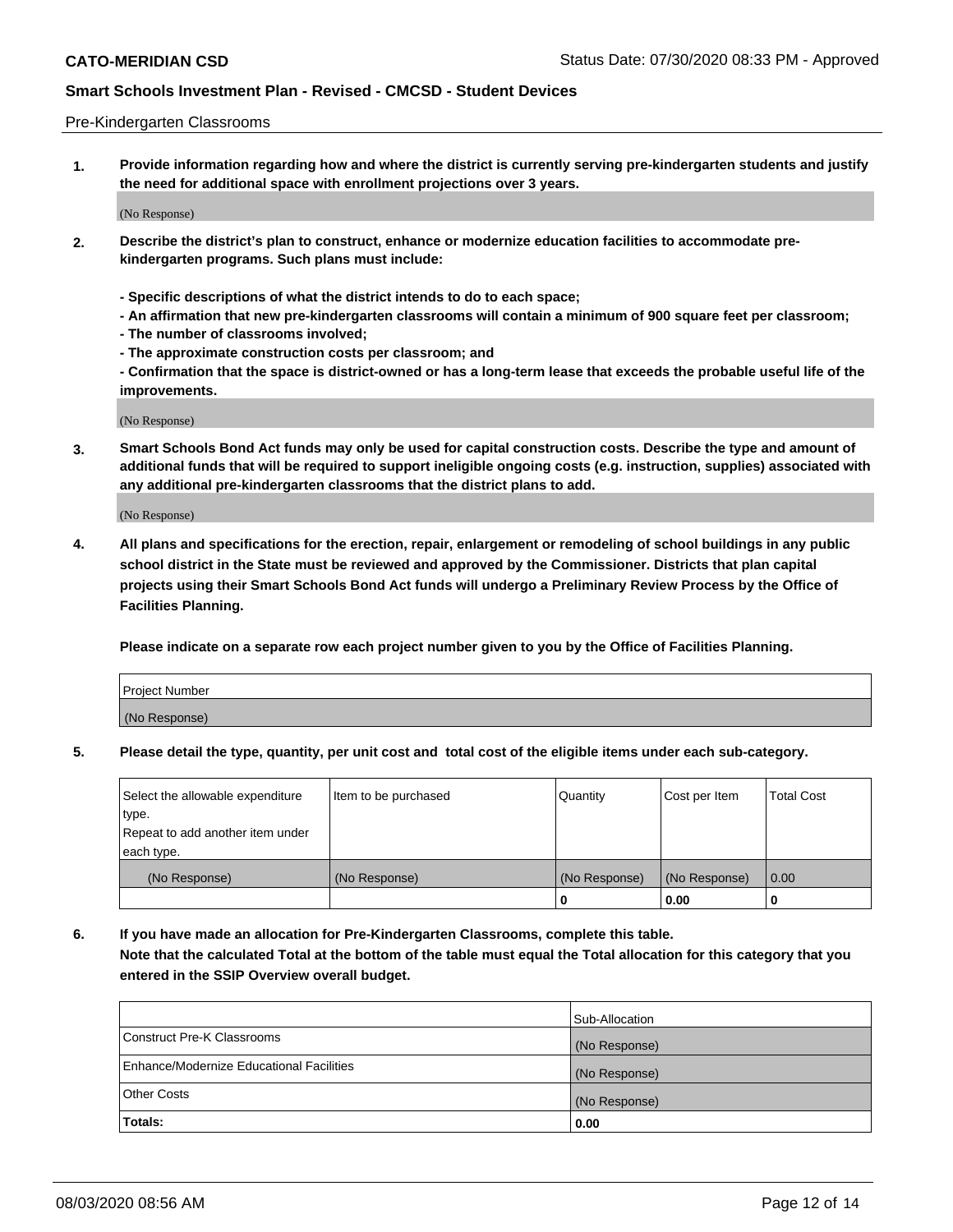Replace Transportable Classrooms

**1. Describe the district's plan to construct, enhance or modernize education facilities to provide high-quality instructional space by replacing transportable classrooms.**

(No Response)

**2. All plans and specifications for the erection, repair, enlargement or remodeling of school buildings in any public school district in the State must be reviewed and approved by the Commissioner. Districts that plan capital projects using their Smart Schools Bond Act funds will undergo a Preliminary Review Process by the Office of Facilities Planning.**

**Please indicate on a separate row each project number given to you by the Office of Facilities Planning.**

| Project Number |  |
|----------------|--|
|                |  |
| (No Response)  |  |

**3. For large projects that seek to blend Smart Schools Bond Act dollars with other funds, please note that Smart Schools Bond Act funds can be allocated on a pro rata basis depending on the number of new classrooms built that directly replace transportable classroom units.**

**If a district seeks to blend Smart Schools Bond Act dollars with other funds describe below what other funds are being used and what portion of the money will be Smart Schools Bond Act funds.**

(No Response)

**4. Please detail the type, quantity, per unit cost and total cost of the eligible items under each sub-category.**

| Select the allowable expenditure | Item to be purchased | Quantity      | Cost per Item | Total Cost |
|----------------------------------|----------------------|---------------|---------------|------------|
| ∣type.                           |                      |               |               |            |
| Repeat to add another item under |                      |               |               |            |
| each type.                       |                      |               |               |            |
| (No Response)                    | (No Response)        | (No Response) | (No Response) | 0.00       |
|                                  |                      | u             | 0.00          |            |

**5. If you have made an allocation for Replace Transportable Classrooms, complete this table. Note that the calculated Total at the bottom of the table must equal the Total allocation for this category that you entered in the SSIP Overview overall budget.**

|                                                | Sub-Allocation |
|------------------------------------------------|----------------|
| Construct New Instructional Space              | (No Response)  |
| Enhance/Modernize Existing Instructional Space | (No Response)  |
| Other Costs                                    | (No Response)  |
| Totals:                                        | 0.00           |